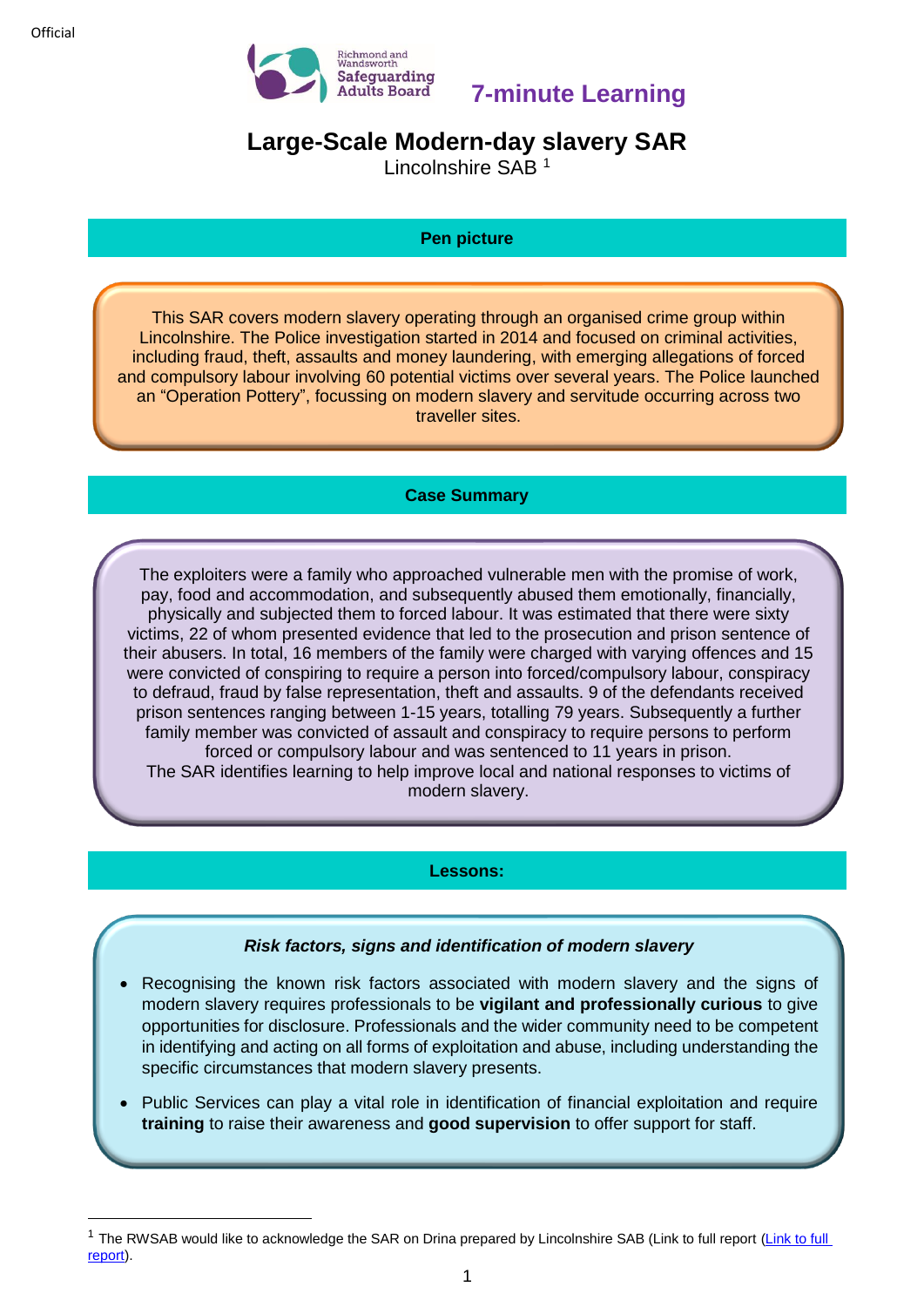#### *Victim support/enabling disclosure*

- Victims face **barriers to disclosure** and practitioners need to recognise that victims may partially disclose, retract or provide different accounts of their situation. Victims are unlikely to disclose unless they feel safe to do so, have information about viable alternatives and are able to make informed choices to manage their safety.
- There is a **gap in the support** available to victims between the time they consent to a referral through the NRM and prior to a Reasonable Grounds decision being reached. This may risk losing the person's confidence and miss a window of opportunity to intervene.
- **Victims remain highly vulnerable** well beyond the 45-day period of reflection. There is a need to provide coordinated, restorative care in the journey from disclosure through to recovery. Agencies needed to work collectively to share resources and enable smooth transitions, with lead responsibilities flexing through changing needs. Victims experienced disjointed care that in some cases put them at further risk of harm.
- **Supporting individuals to give evidence** requires detailed and sensitive care planning that meets the emotional, intellectual and practical measures required to achieve best evidence and support the victims' well-being. The arrangements led by Police were an excellent example of this.
- Responses to **working with adults who had mental capacity and were resistant to accepting support** were not well developed. The impact of coercion and control was not always considered and weighed when making decisions about risks, consent and proportionate responses.
- It is important for practitioners to recognise the risks associated with using friends and family members as **interpreters**.

## *Communication and multi-agency working*

- The lack of clear **communication points for agencies and members of the public** to share low level or emerging concerns limited the ability to gather intelligence about modern slavery. Multi-agency forums can provide a mechanism to share risks and develop joint solutions to community safety. Such forums were not available or not used by key agencies who were working with people living in risky communities.
- The use of the Reception Centre was of immense value in enabling victims to break free. The meticulous planning provided an exceptional response to victims. Such a large-scale operation would have benefitted from **multi-agency guidance and checklists** to help each agency in delivering the best care to victims.
- The system of **flagging vulnerabilities and known risks** to modern slavery in agency records can improve communication within and between agencies, enabling more effective preventative and protective responses.
- **Gold and Silver Command** provide and effective structure to manage very complex multi-agency responses, provided all agencies ensure their representatives have the necessary knowledge and authority to commit resources. Strategic planning following on from Gold Command is needed to co-ordinate responses and commit resources for the short, medium and longer-term care of victims. This is likely to have provided more robust multi-agency responses to the victims' aftercare.
- A **communications strategy** is required to clarify when information had to be withheld and when information held about the victims could be shared with those delivering care.
- Agencies need to consider the **care and support needs of staff** who are involved in complex and potentially traumatic cases and be mindful of their duty of care through provision of supervision and managerial support.